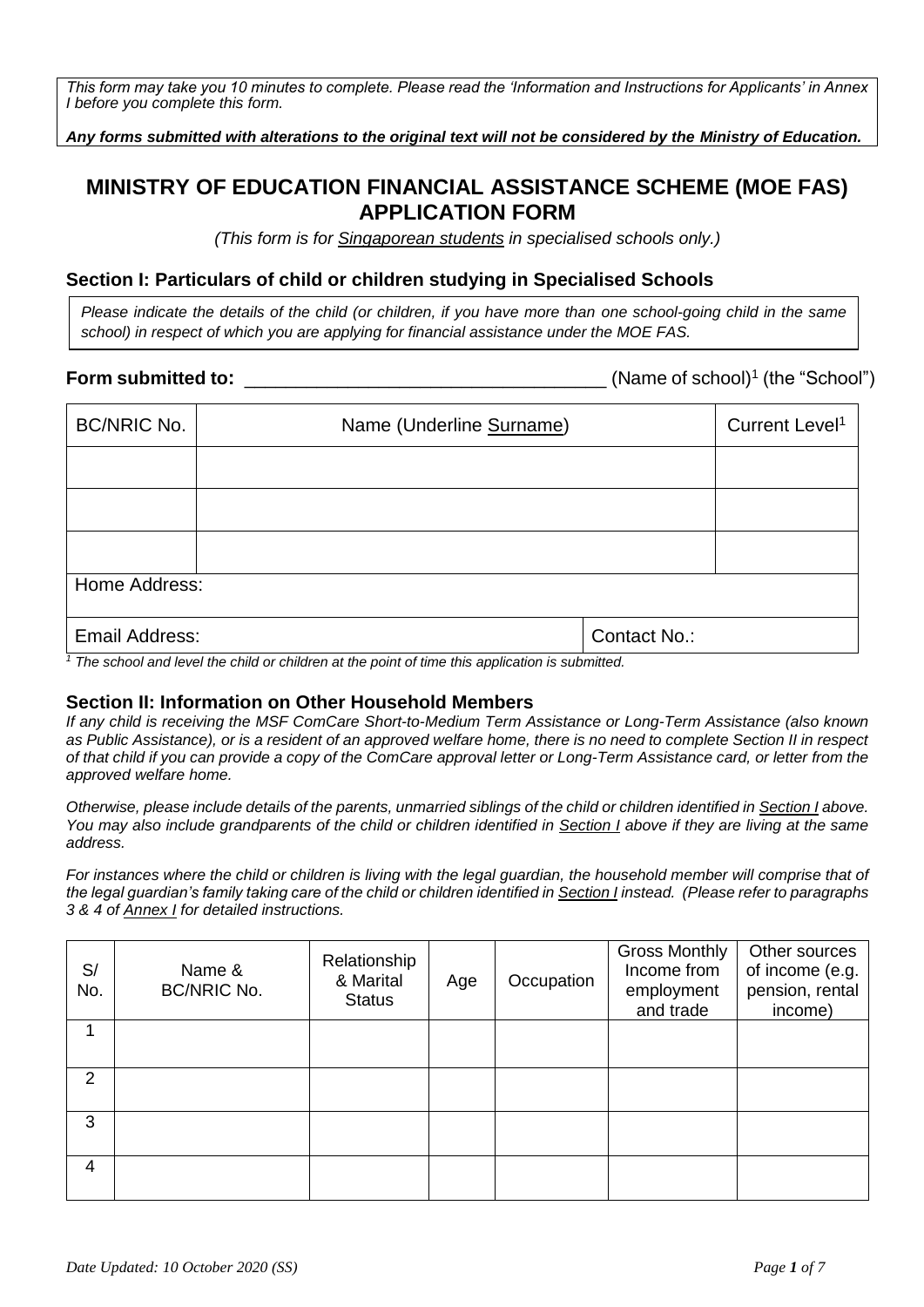# **Section II: Information on Other Household Members (Continued)**

| S/<br>No. | Name &<br><b>BC/NRIC No.</b>                                                                              | Relationship<br>& Marital<br><b>Status</b> | Age | Occupation | <b>Gross Monthly</b><br>Income from<br>employment<br>and trade | Other sources<br>of income (e.g.<br>pension, rental<br>income) |
|-----------|-----------------------------------------------------------------------------------------------------------|--------------------------------------------|-----|------------|----------------------------------------------------------------|----------------------------------------------------------------|
| 5         |                                                                                                           |                                            |     |            |                                                                |                                                                |
| 6         |                                                                                                           |                                            |     |            |                                                                |                                                                |
| 7         |                                                                                                           |                                            |     |            |                                                                |                                                                |
| 8         |                                                                                                           |                                            |     |            |                                                                |                                                                |
|           | Total Gross Household Income <sup>2</sup> (Sum of monthly income from<br>work and other sources of income |                                            |     |            |                                                                |                                                                |

<sup>2</sup> *Please refer to paragraphs 5 to 8 of Annex I as to how Gross Monthly Income is computed.* 

#### **Section III: Request for Free Textbooks and School / Vocational Attire**

*If your application is successful, your child or children identified in Section I above will enjoy a full subsidy of school fees and standard miscellaneous/supplementary fees, and will be eligible for free textbooks and school / vocational attire if required. Please tick (√) against each of the below items if you wish for your child or children to be provided with them. You may tick more than one box.*

| Textbooks including<br>course notes / materials | $\vert$ Uniforms (2 sets) | $\vert$ PE attire (2 sets)   |
|-------------------------------------------------|---------------------------|------------------------------|
| Shoes (1 pair)                                  | Socks (2 pairs)           | T Vocational Attire (2 sets) |

*If your child or children do not require free textbooks or any of the items listed above, please tick (√) against the box below:*

My child does not / children do not\* need free textbooks or any of the items of school/ vocational attire listed in this Section III.

#### **Section IV: Modes of Transport between Home and School**

*Please tick (√) against only one of the boxes below to indicate the mode of transport that your child or children identified in Section I above will use to travel between home and school:*



Public Transport *(Subsidy of \$15 per month*<sup>3</sup> ) Own Transport or Walks to School *(No subsidy)*

<sup>3</sup> *The public transport subsidy will be provided from the effective month of the MOE FAS till December of the year.* 

Section V: Application for Subsidised New Computer<sup>4</sup> (Please refer to paragraphs 12-14 of Annex *I*). *Please place a tick (√) against the box below if you wish to apply for a new computer. Please leave it blank if you* 

*do not wish to apply.*



I wish to apply for a subsidised new computer through the Info-communications Media Development Authority (IMDA)'s NEU PC Plus Programme (the "IMDA NEU PC Plus Programme"). I confirm that in the last 3 years, my family did not receive a computer under the IMDA NEU PC PLUS Programme. If my child is / children are*\** found eligible for benefits under the MOE FAS, I consent to, and have obtained the consent from the rest of my household for, my child's / children's*\** school(s) to provide my household's particulars to IMDA or its lead agencies so that they may contact me to follow-up on my application.

<sup>4</sup>*Subject to availability.*

*\* Please delete one.*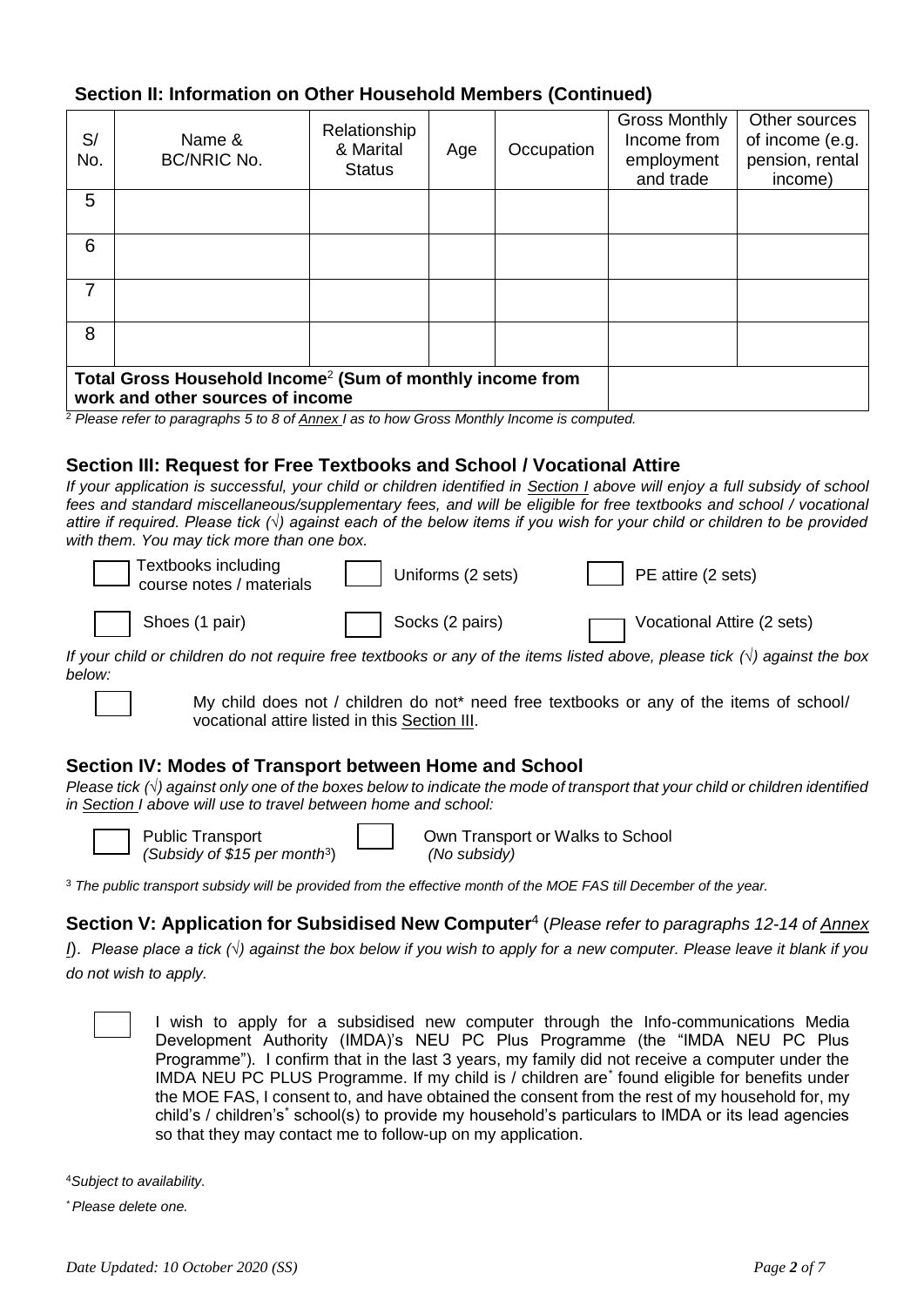# Section VI: Declaration and Agreement by Applicant (whether Parent or Legal Guardian<sup>5</sup>)

- 1. I hereby declare that the information provided above is true to the best of my knowledge. I undertake to refund the value of benefits received in respect of my child / children*\** if any of the information is subsequently found to be false.
- 2. I agree that where I, the undersigned, am the parent / legal guardian*\** of the child / children*\** identified in Section I above:
	- (i) unless I have already completed a separate form applying to make withdrawals from the said child's Edusave account / each of the said children's Edusave account<sup>\*</sup> for the purposes set out below, I shall, by completing this form, be regarded as making an application to the School for withdrawals to be made from the said child's Edusave account / each of the said children's Edusave accounts<sup>\*</sup>:
		- (a)on a monthly basis, for the payment of second-tier miscellaneous fees payable to the School (if any) in respect of that child; and
		- (b)where I have consented to my child's / each of the said children's\* participation in an enrichment programme approved by the School, whether conducted locally or overseas, payment of the whole or part of the expenses payable (as determined by the School) for such enrichment programme, in respect of that child.
		- (c) where I have consented to my child's / each of the said children's\* purchase of a personal learning device for use under a digital learning programme approved by the Government and conducted by the School, for payment of the whole or part of the expenses payable (as determined by the School) for such personal learning device, in respect of that child.
	- (ii) the application arising from paragraph 2(i) of this Section VI will be in effect as long as my child/ any of my children\* is on the MOE FAS, and will remain in effect even if my child is / any of my children are\* not placed on the MOE FAS in any subsequent academic year with the School, and will further remain in effect until I notify the School otherwise in writing; and
	- (iii)where the balance in my child's Edusave Account/ any of my children's Edusave accounts<sup>\*</sup> is insufficient to pay any fees or expenses in respect of which I have applied for the withdrawal of moneys from my child's / that child's\* Edusave account, the amount of such fees or expenses which remains unpaid shall be paid for by me in cash, GIRO, or such other means as the School or MOE may require.
- 3. I agree that MOE, or any school(s) in which the child / children<sup>\*</sup> identified in Section I above are enrolled in, may at any time in their sole and absolute discretion request for additional information to:
	- (i) assess or reassess the financial situation of my household; and
	- (ii) to reassess the financial assistance to be provided to my child or children in the course of the calendar year.
- 4. I agree that any financial assistance provided to the child / any of the children*\** identified in Section I above as a consequence of the application for financial assistance in this form may be withdrawn or withheld in respect of that child should I:
	- (i) as the parent / legal guardian*\** of that child, notify the School that I no longer wish for monies to be withdrawn from the Edusave account of that child for the purposes stated in paragraph 2(i)(a) to (c) of this Section VI; or
	- (ii) fail to provide any such additional information as required pursuant to paragraph 3 of this Section VI, to the satisfaction of either MOE or the relevant school(s).
- 5. I understand that the information given by me in this form or any part thereof may be shared with other Government departments, statutory boards, or entities involved in the administration of social assistance, and I consent, and have obtained the consent from the rest of my household, for this to be done.

*<sup>5</sup>A legal guardian is one who is court-appointed, or has been appointed guardian of a child or children by virtue of a will. Please submit the relevant documents to indicate that you are the legal guardian of the child or children.*

*\* Please delete one.*

Name, NRIC No. and Signature **Date** Date Date Date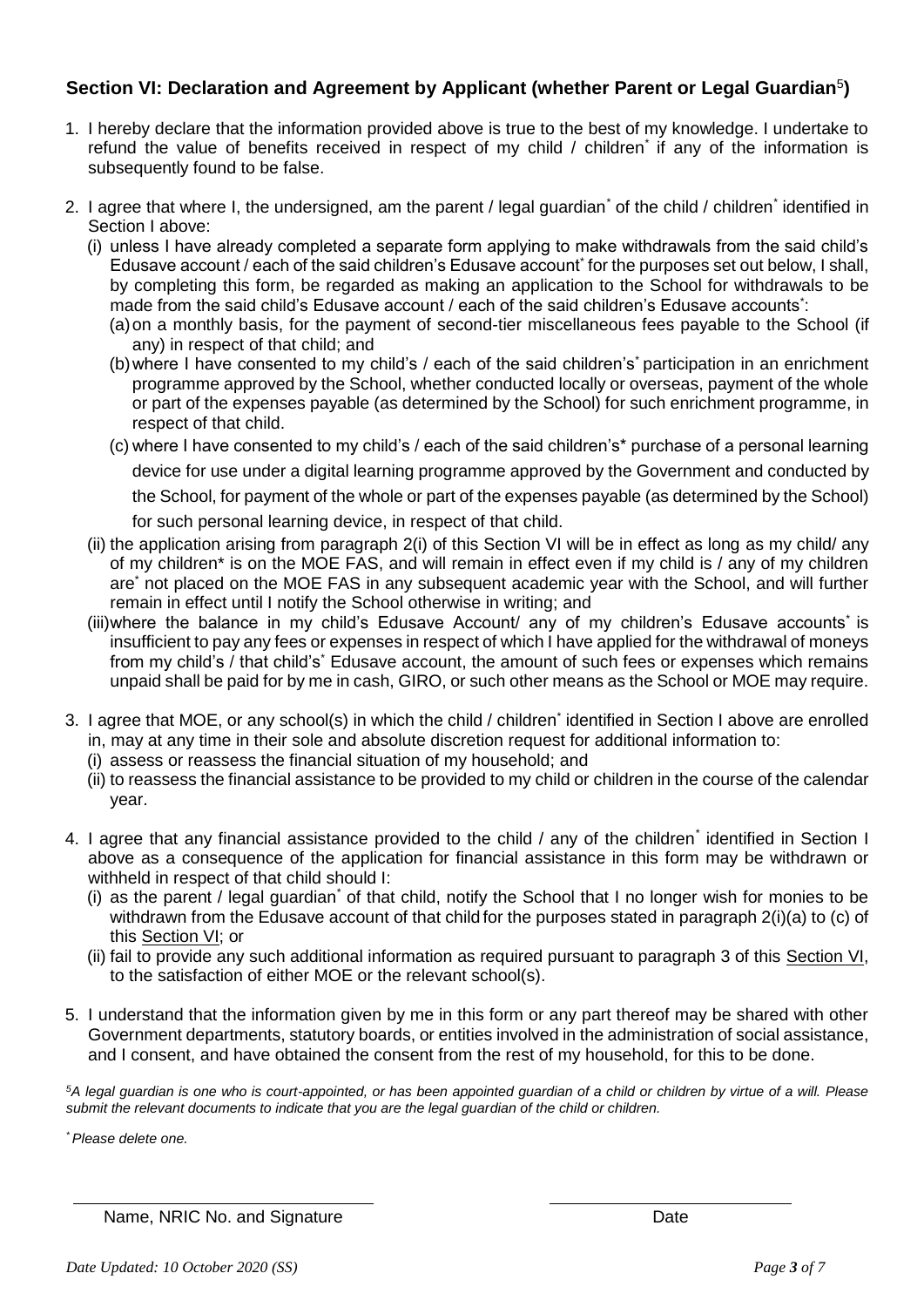**Annex I**

# **Information & Instructions for Applications**

# **MOE FINANCIAL ASSISTANCE SCHEME (MOE FAS) FOR SPECIALISED SCHOOLS**

#### **OBJECTIVE**

1. The objective of the MOE FAS is to help financially needy Singaporean students in specialised schools (SS) to meet basic schooling expenses.

#### **ELIGIBILITY CRITERIA**

- 2. Student must be a Singapore citizen enrolled in a specialised school and meets either one of the following criteria:
	- a. His or her family's gross household income (GHI) as at the time of application does not exceed \$2,750 per month; or
	- b. His or her family's per capita income (PCI) as at the time of application does not exceed \$690 per month.

PCI = Monthly GHI / No. of members in the household

#### **HOUSEHOLD MEMBERS**

- 3. Household members include the student, his/her parents, and unmarried siblings of the student, regardless of address
- 4. Grandparents, and other dependents living at the same address may be included on a case-bycase basis. They include:
	- a. Relatives who are **old or sick and are unemployed and dependent** on the family; and
	- b. Child dependant (where the family is the **legal guardian**).

#### **GROSS HOUSEHOLD INCOME**

- 5. Gross household income or "GHI" is the total combined income of all family members in the same household as defined in paragraphs 3 and 4 above. This includes any **regular** allowances (e.g. overtime, transport, laundry, and etc) and employee's CPF contribution. Income from other sources (e.g. pension and rental income) must also be included when calculating a family's GHI.
- 6. The following sources of income will not be considered in the computation of GHI:
	- a. National Service allowance earned by National Servicemen;
	- b. Severance compensation and insurance payouts; and
	- c*.* Alimony payment (including lump sum payment) received for the maintenance of child(ren) and/or ex-spouse.
- 7. If an income earner is on no-pay leave as at the date of application for the MOE FAS, and the total period of his or her no-pay leave is 6 months or less, his or her last drawn income will be included when calculating a family's GHI.
- 8. For students who are staying with one or more legal guardians, the income of the legal guardians and their spouse who are staying in the same household will be taken into account when calculating the GHI for the student's family.

#### **BENEFITS**

9. Types of benefits provided under MOE FAS for specialised schools:

| <b>Item</b>                   | <b>Benefits</b>                                                                                          |
|-------------------------------|----------------------------------------------------------------------------------------------------------|
| School Fee                    | Fully subsidised                                                                                         |
| <b>Standard Miscellaneous</b> | Fully subsidised                                                                                         |
| Fee or Supplementary Fee      |                                                                                                          |
| <b>Textbooks</b>              | Free textbooks, including compulsory course notes or materials<br>in the school's approved textbook list |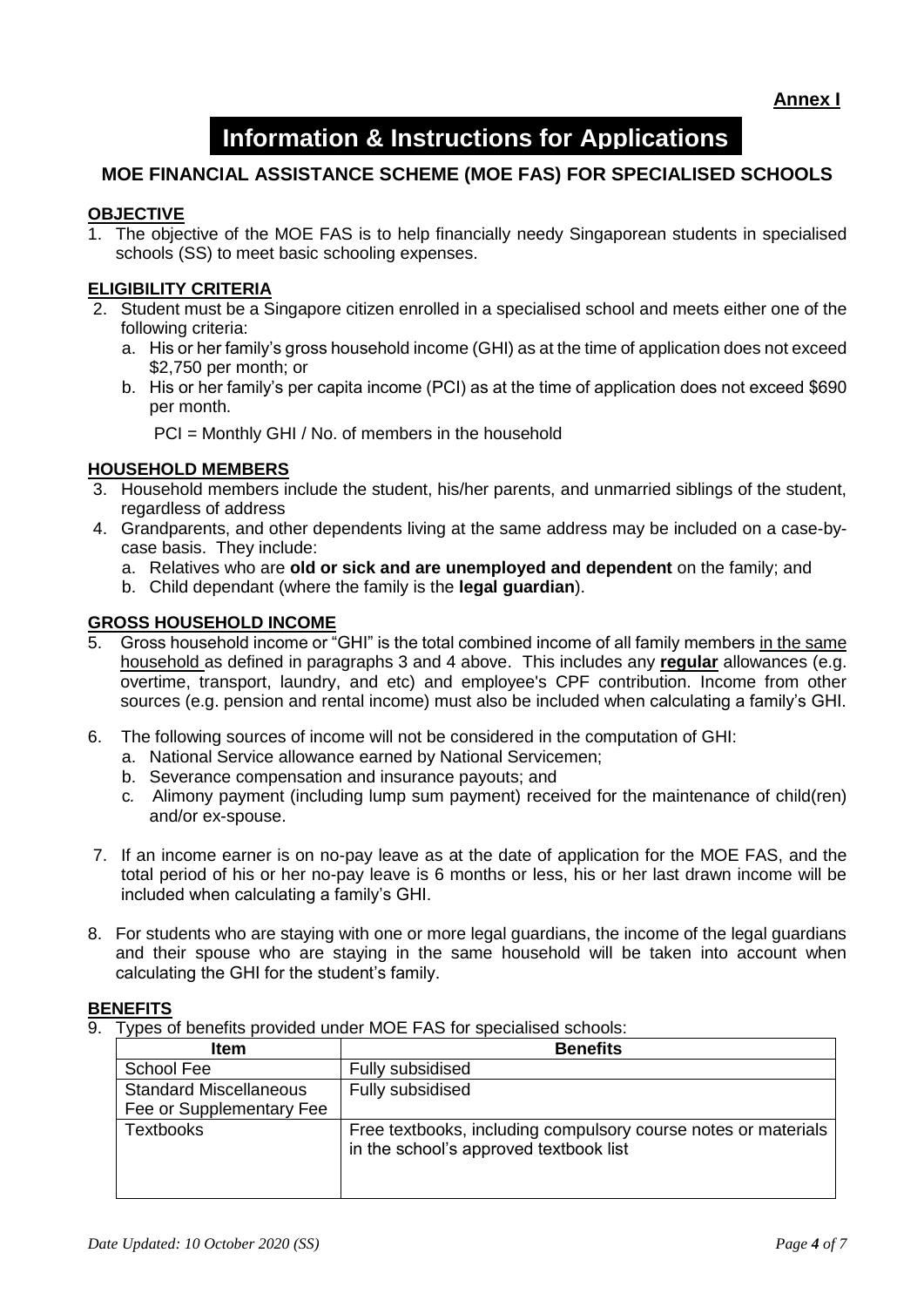| <b>Item</b>                                   | <b>Benefits</b>                                                                                                                                                                                                                                                               |  |  |
|-----------------------------------------------|-------------------------------------------------------------------------------------------------------------------------------------------------------------------------------------------------------------------------------------------------------------------------------|--|--|
| (Continued)                                   |                                                                                                                                                                                                                                                                               |  |  |
| School Attire and<br><b>Vocational Attire</b> | Free school attire comprising 2 sets of school uniform, 2 sets of<br>PE attire, 1 pair of school shoes and 2 pairs of socks, and 2 sets<br>of vocational attire required by the curriculum and approved by<br>SS and listed in the school's approved textbook or uniform list |  |  |
| School Meal Subsidy <sup>1</sup>              | \$2.90 per meal for 10 meals per school week                                                                                                                                                                                                                                  |  |  |
| <b>Transport Subsidy</b>                      | \$15 transport subsidy per month from the month of approval,<br>up to a total of \$180 transport subsidy per annum for students<br>taking public transport <sup>2</sup>                                                                                                       |  |  |

*<sup>1</sup> The school meal subsidy will only be provided from the month after your application is approved. There will be no reimbursement or retrospective subsidy for school meals incurred in the months prior or in which your application is approved. <sup>2</sup> The public transport subsidy will only be provided from the effective month of the MOE FAS till December of the year.*

# **EFFECTIVE MONTH FOR FINANCIAL ASSISTANCE**

10. Schools will process your application promptly if you have provided the complete information, inclusive of complete required documents, indicated in the application form. If your application is approved before the end of the month, your child will be placed on the MOE FAS in the following month. There will be no reimbursement or retrospective subsidies provided in respect of expenditure on the items set out in the table found at paragraph 9 above. Fresh applications will have to be submitted for each school year.

#### **DOCUMENTS TO SUBMIT**

- 11. Please submit the following documents together with the application form:
	- a. CPF Transaction Statement or Contribution History for past 12 months.
	- b. Latest Income Tax Notice of Assessment (for both **employed** and **self-employed** household member(s)).
		- o If the **self-employed** household member is not required to pay tax or the latest tax assessment does not reflect his or her current income status, the member is to complete an additional declaration at Section A of Annex II.
	- c. Latest payslip or a letter from the employer certifying gross monthly income (applicable only for employed household member(s)).
	- d. Proof of other sources of income (e.g. rental, pension, and etc), if applicable.
	- e. Declaration of unemployment (if applicable).
		- o For household members who are **unemployed and below age 62** and are not undertaking full-time studies or undergoing full-time National Service – to complete declaration at Section B of Annex II.
	- f. Student/Matriculation card for **full-time student at tertiary institutions** (e.g. ITE, Polytechnics, Universities, private schools) / Identification card for **full-time National Servicemen** (if applicable).
	- g. Copies of NRIC of household members, other than parents and unmarried siblings of the child. If there are other dependent children without NRIC, please submit copies of legal documents to show that they are staying in the same address.
	- h. Where applicable, documents showing proof of legal guardianship (e.g. a court order or Letters of Probate or Administration) for the purposes of Section VI of the application form.
	- i. **Any other documents as and when required by the school for the purpose of verifying the income**.

## **APPLICATION FOR A NEW COMPUTER UNDER NEU PC PLUS**

12. Students from low income households who wish to own a new computer at a subsidised price can apply for one under the NEU PC Plus Programme administered by Info-communications Media Development Authority (IMDA). Under this Programme, each eligible household may apply for one subsidised computer once every 3 years, regardless of the number of school-going children or household members with permanent disabilities.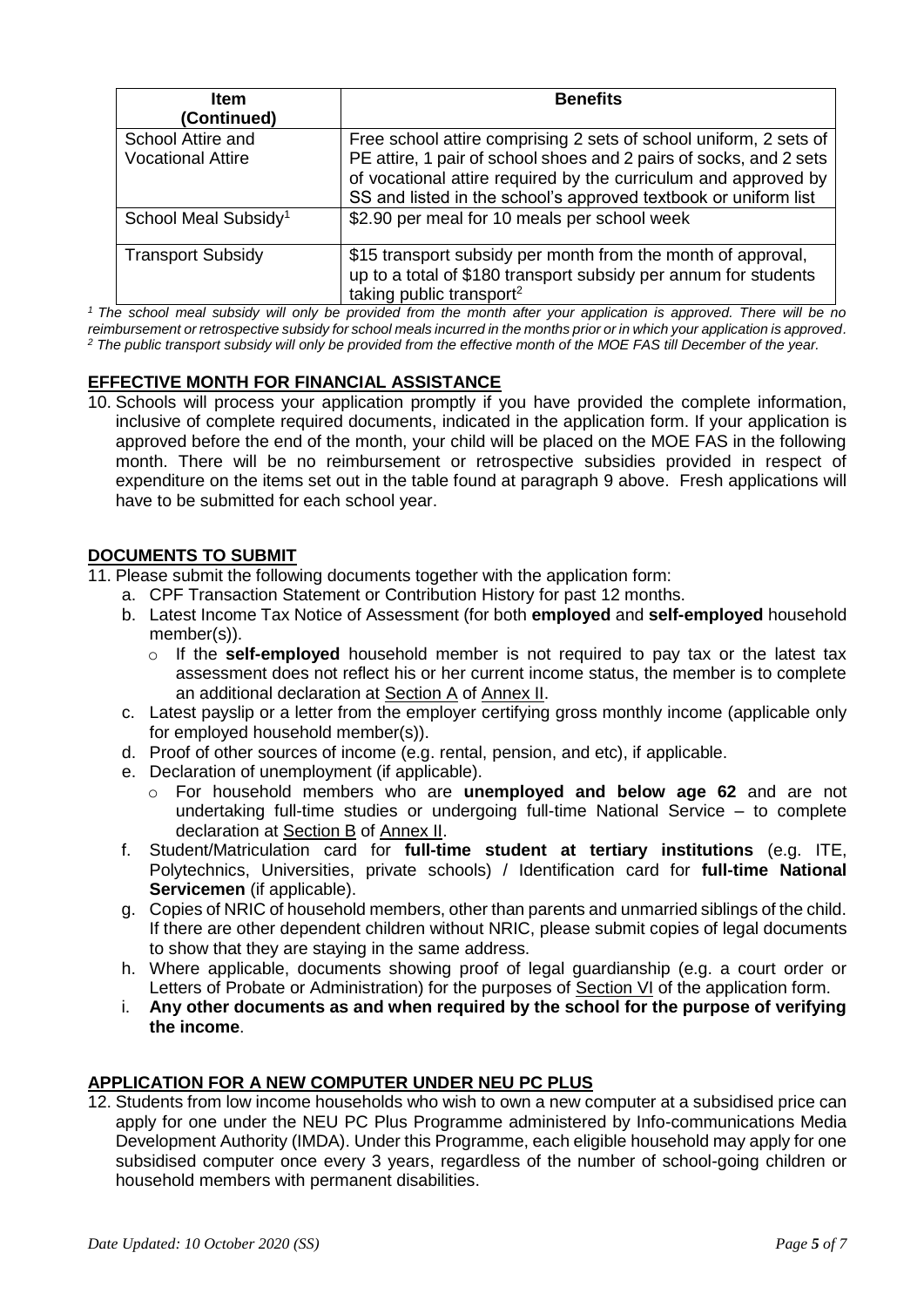- 13. For parents who wish to apply, please indicate so in Section V. If your application for MOE FAS is successful, the school will provide you with a form to apply for enrolment under the NEU PC Plus Programme and help you to send the completed form to the lead agencies appointed by IMDA for processing and approval.
- 14. For details about the NEU PC Plus Programme, please visit [www.imda.gov.sg/neupc](http://www.imda.gov.sg/neupc) or contact Telephone: 66848858.